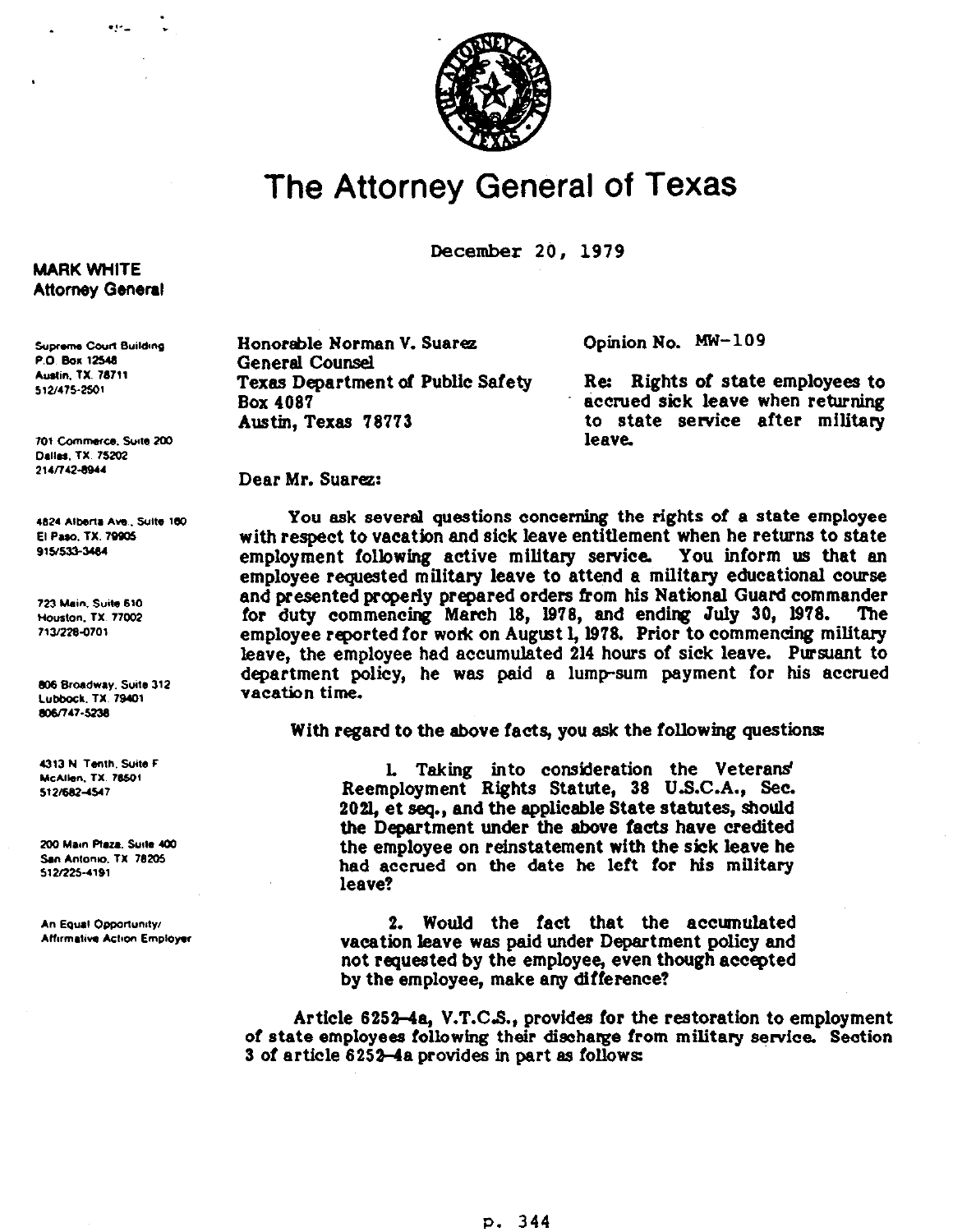Any person who is restored to a position . . . shall be considered as having been on furlough or leave of absence ... and shall be **entitled to participation in retirement or other benefits to which employees of the State of Texes . . . are, or** may **be, entitled to. . . .** 

The provisions of article 6252-4a conform with the requirements of the federal Veterans' Reemployment Rights Statute, 38 U.S.C. 2021, et seq., section (b) (l) of which **states in perk** 

> **Any person who is restored to or employed in a positbn. . . shell be consldered es having been on furlough or Ieeve of absence during**  such person's period of training and service ... [and shall be **entitled to partidpete in insurance or other benefits offered by the employer pvslent to esteblished rules end practices relating to**  employees on furlough or leave of absence...

If the employee, upon restoration, is to be considered as having been on leave of **etxience, it follows thet the sick leave accrued prior to that leave should be credited the**  employee as it would have been to an employee on a non-military leave of absence. The fact that accumulated annual leave was paid by the department would make no difference with respect to his sick leave entitlement. The statutory mandate is clear that the restored employee should be treated as having been on furlough or leave of absence. The **epppriete procedve would have been not to pay the employee for his accumulated vacation et the time he began his military leeve, but in any event 36 U.S.C. section 2021(b)(3) requires that the mistake in handing the employee's vacation entitlement not constitute e termination where none was intended** 

**You esk severel eddtlonel questions which relate to the status of en employee while he or she is on military leave longer then the ennual 15 days authorized by article 5765, V.T.CS., for plaposes of accrued vacation end sick leave entitlement** 

With one exception later noted, both the relevant state and federal statutes speak **only in terms of restoretlon of** *en* **employee who hes returned to employment In this respect they are retrospective in netwe, so that whether or not the restored employee had actually termhated employment to perform milltery service he is to be treated restoration as if he had been on furlough or leave of absence and is entitled to the benefits allowed such en employee, including crediting of any unused vacation or sick leave.** 

**The exception to the restroqective nature of the federel statute is subsection (d) of 36 U.S.C. section 2024 which povides that en employee other then e member of a Reserve component who is ordered to en initial period of active duty for training for et least three months shell upon request be granted e leave of ebsence "for the period required to perform active duty for trafning or inactive duty training." Certain types of duty performed by 8 member of the Netlonal Guard 88 described in subsection (f) are included as duty for which the employer may not treat the employee es terminated, but must grant the requested leave of absence, end**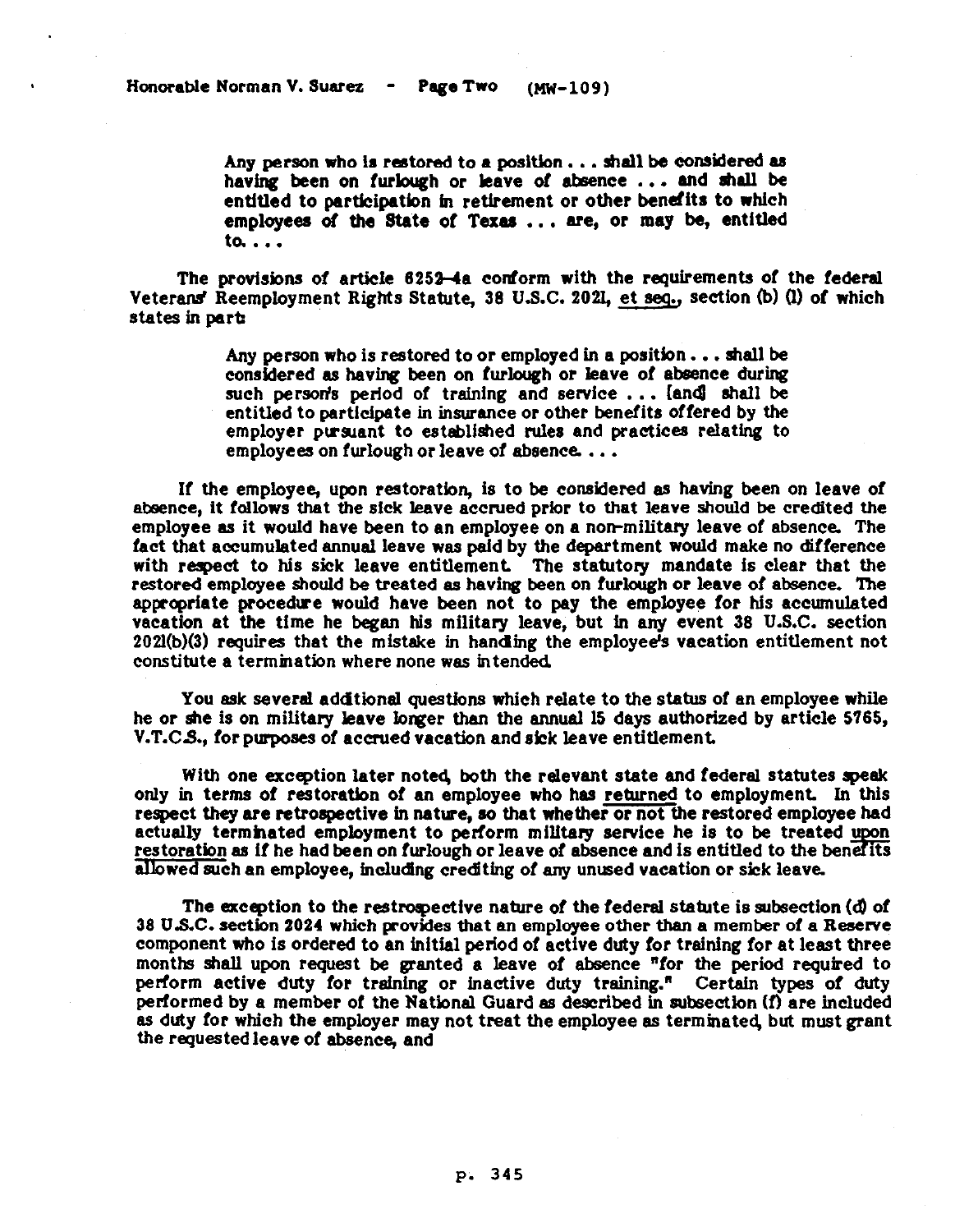**arch en employee shall he permitted to return to arch employee's**  position with such seniority, status, pay, and vacation as such employee would have had if such employee had not been absent for such purposes.

## **38 us.c. s 202ud).**

**You inquire as to the effect of carry-over provisions of state statutes on time carried forwerd through a leave of absence from one fiscal year to the next. Such leave would he carried over in the same manner ss it would he for any other employee. While it**  is clearly the intent of the relevant statutes to protect the returning employee from loss of ground in his employment, it is not their intent to place him in a better position than other employees. See Lipani v. Bohack Corp., 546 F.2d 487 (2d Cir. 1976); see also Fishgold v. Sullivan Drydock & Repair Corp., 328 U.S. 275 (1946).

**You ssk, finally, whether en employee eccrues either vacation or sick leave while on military leave. The U.S. Supreme Court has stated with regard to veterans' reemployment rights that vacation time should eccrue during military service only where it appears that**  such time was "intended to accrue automatically as a function of continued association with the [employer]," and not where such benefits are "intended as a form of short-term **compensation** *for* **wok performed" Foster v. Drevo Corporetbn, 420 U.S. 92, LOO (1975).**  In this regard, Attorney General Opinion H-94l (1977) has held that vacation and sick leave ben**efits "are forms of compensation and generally accrue only while an employee is on the state peyrdl," and not psyahle to en employee on militery leave of** *absence.* 

## **SUMMARY**

Under article 6252-4a, V.T.C.S., and 38 U.S.C. 2021, et seq., an employee who is restored to state employment following military **service is generally to he considered as having been on furlough or**  leave of absence, and as such, is entitled to all benefits to which an employee returning from a non-military leave of absence would be entitled, including the crediting of sick leave accrued prior to such **militery service.** 

MARK WHITE **Attorney General of Texas** 

**JOHN W. FAINTER, JR. First Assistant Attorney Genersl** 

**TED L. HARTLEY Executive Assistant Attorney General**